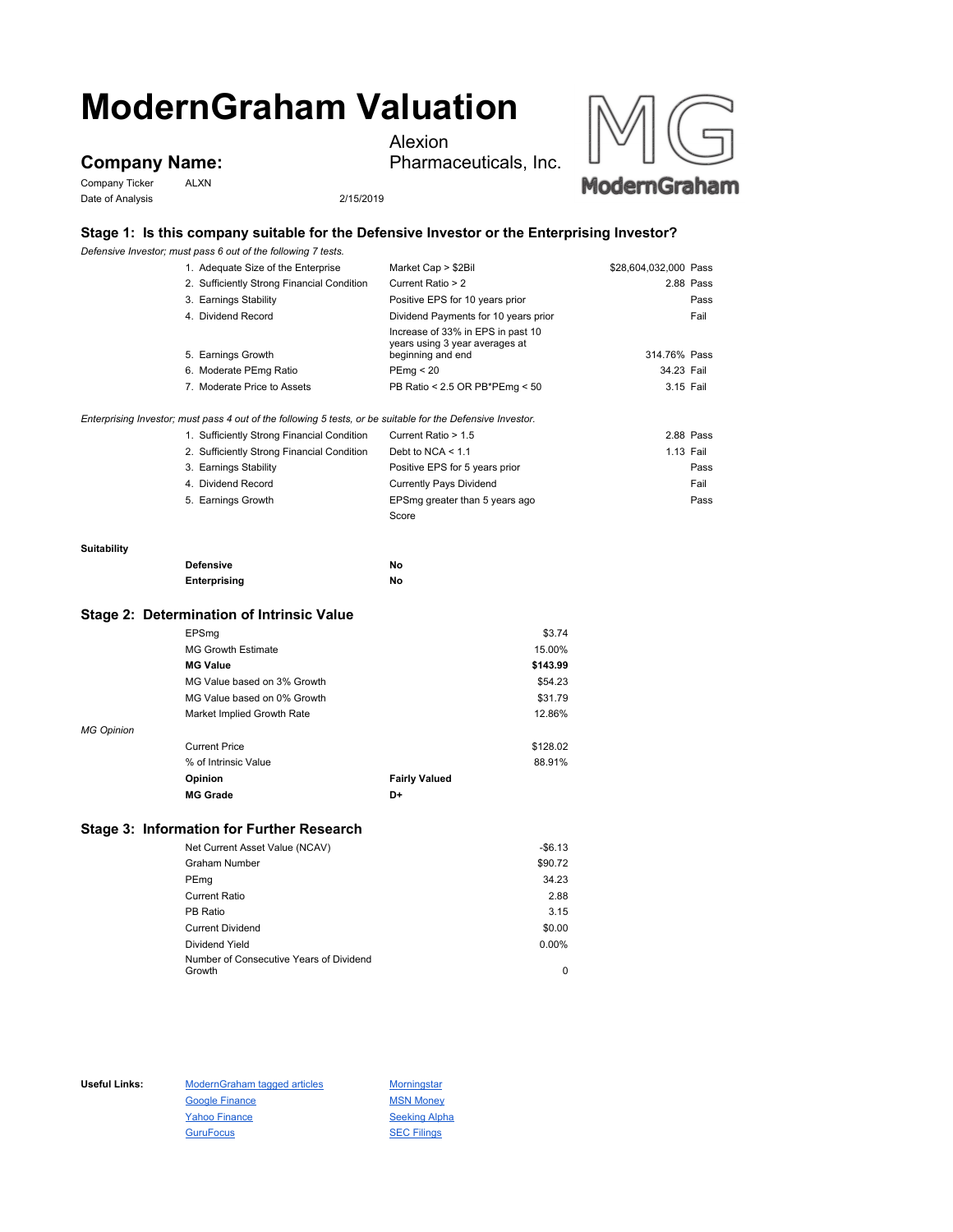| <b>EPS History</b> |          | <b>EPSmg History</b>                 |                  |
|--------------------|----------|--------------------------------------|------------------|
| Next Fiscal Year   |          |                                      |                  |
| Estimate           |          | \$8.92 Next Fiscal Year Estimate     | \$3.74           |
| Dec2018            | \$0.35   | Dec2018                              | \$1.30           |
| Dec2017            | \$1.97   | Dec2017                              | \$1.78           |
| Dec2016            | \$1.76   | Dec2016                              | \$1.67           |
| Dec2015            | \$0.67   | Dec2015                              | \$1.58           |
| Dec2014            | \$3.26   | Dec2014                              | \$1.84           |
| Dec2013            | \$1.27   | Dec2013                              | \$1.12           |
| Dec2012            | \$1.28   | Dec2012                              | \$1.00           |
| Dec2011            | \$0.91   | Dec2011                              | \$0.75           |
| Dec2010            | \$0.52   | Dec2010                              | \$0.49           |
| Dec2009            | \$1.63   | Dec2009                              | \$0.26           |
| Dec2008            | \$0.20   | Dec2008                              | $-$0.50$         |
| Dec2007            | $-$0.64$ | Dec2007                              | $-$0.88$         |
| Dec2006            | $-$1.04$ | Dec2006                              | $-$0.98$         |
| Jul2005            | $-$0.98$ | Jul2005                              | $-$0.94$         |
| <b>Jul2004</b>     | $-$0.86$ | <b>Jul2004</b>                       | $-$0.88$         |
| Jul2003            | $-$1.16$ | Jul2003                              | $-$0.82$         |
| Jul2002            |          | -\$0.78 Balance Sheet Information    | 12/1/2018        |
| Jul2001            |          | -\$0.82 Total Current Assets         | \$3,385,000,000  |
| <b>Jul2000</b>     |          | -\$0.36 Total Current Liabilities    | \$1,174,000,000  |
| <b>Jul1999</b>     |          | -\$0.14 Long-Term Debt               | \$2,501,700,000  |
|                    |          | <b>Total Assets</b>                  | \$13,931,900,000 |
|                    |          | Intangible Assets                    | \$8,678,700,000  |
|                    |          | <b>Total Liabilities</b>             | \$4,766,600,000  |
|                    |          | Shares Outstanding (Diluted Average) | 225,400,000      |